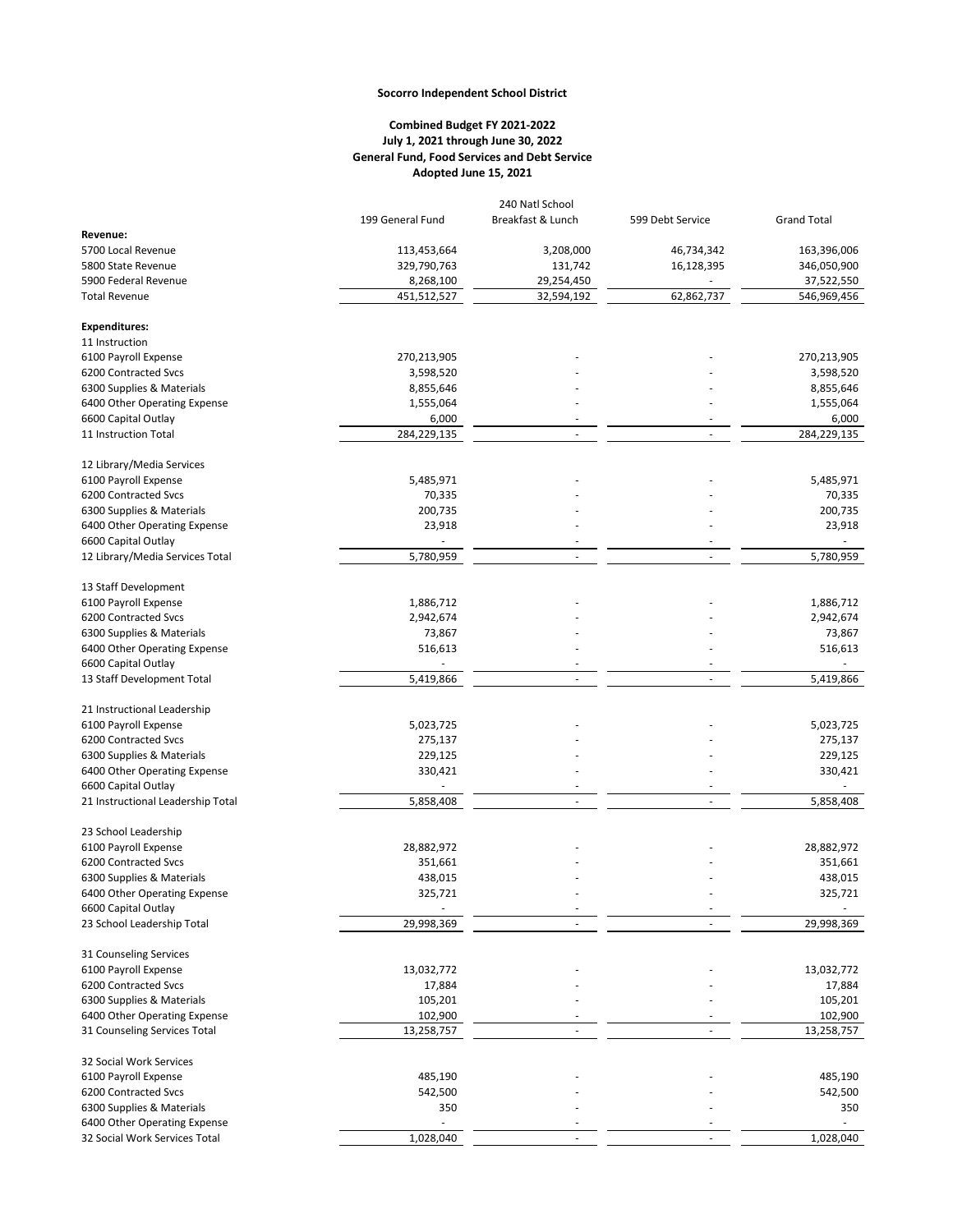| 33 Health Services                                     |                          |            |                          |            |
|--------------------------------------------------------|--------------------------|------------|--------------------------|------------|
| 6100 Payroll Expense                                   | 5,148,282                |            |                          | 5,148,282  |
| 6200 Contracted Svcs                                   | 306,727                  |            |                          | 306,727    |
| 6300 Supplies & Materials                              | 242,585                  |            |                          | 242,585    |
| 6400 Other Operating Expense                           | 7,066                    |            |                          | 7,066      |
| 6600 Capital Outlay                                    |                          |            |                          |            |
| 33 Health Services Total                               | 5,704,660                | $\sim$     | ÷,                       | 5,704,660  |
| 34 Student Transportation                              |                          |            |                          |            |
| 6100 Payroll Expense                                   | 14,289,461               |            |                          | 14,289,461 |
| 6200 Contracted Svcs                                   | 458,150                  |            |                          | 458,150    |
| 6300 Supplies & Materials                              | 1,393,000                |            |                          | 1,393,000  |
|                                                        |                          |            |                          |            |
| 6400 Other Operating Expense                           | 135,600                  |            |                          | 135,600    |
| 6600 Capital Outlay<br>34 Student Transportation Total | 16,276,211               | ÷,         | $\overline{\phantom{a}}$ | 16,276,211 |
|                                                        |                          |            |                          |            |
| 35 Food Services                                       |                          |            |                          |            |
| 6100 Payroll Expense                                   |                          | 12,452,184 |                          | 12,452,184 |
| 6200 Contracted Svcs                                   |                          | 3,320,062  |                          | 3,320,062  |
| 6300 Supplies & Materials                              |                          | 17,335,164 |                          | 17,335,164 |
| 6400 Other Operating Expense                           |                          | 44,000     |                          | 44,000     |
| 6600 Capital Outlay                                    |                          | 75,000     |                          | 75,000     |
| 35 Food Services Total                                 | $\overline{\phantom{a}}$ | 33,226,410 | $\sim$                   | 33,226,410 |
| 36 Extracurricular Activities                          |                          |            |                          |            |
| 6100 Payroll Expense                                   | 6,720,152                |            |                          | 6,720,152  |
| 6200 Contracted Svcs                                   | 882,504                  |            |                          | 882,504    |
| 6300 Supplies & Materials                              | 1,194,712                |            |                          | 1,194,712  |
| 6400 Other Operating Expense                           | 3,089,690                |            |                          | 3,089,690  |
| 6600 Capital Outlay                                    |                          |            |                          |            |
| 36 Extracurricular Activities Total                    | 11,887,058               | ä,         | $\blacksquare$           | 11,887,058 |
|                                                        |                          |            |                          |            |
| 41 General Administration                              |                          |            |                          |            |
| 6100 Payroll Expense                                   | 8,588,204                |            |                          | 8,588,204  |
| 6200 Contracted Svcs                                   | 1,078,437                |            |                          | 1,078,437  |
| 6300 Supplies & Materials                              | 246,179                  |            |                          | 246,179    |
| 6400 Other Operating Expense                           | 754,258                  |            |                          | 754,258    |
| 6500 Debt Service                                      |                          |            |                          |            |
| 6600 Capital Outlay                                    |                          |            |                          |            |
| 8900 Non-Operating Expense                             |                          |            |                          |            |
| 41 General Administration Total                        | 10,667,078               | $\sim$     | $\sim$                   | 10,667,078 |
| 51 Maintenance and Operations                          |                          |            |                          |            |
| 6100 Payroll Expense                                   | 21,182,480               |            |                          | 21,182,480 |
| 6200 Contracted Svcs                                   | 17,468,904               |            |                          | 17,468,904 |
|                                                        |                          |            |                          |            |
| 6300 Supplies & Materials                              | 3,263,921                |            |                          | 3,263,921  |
| 6400 Other Operating Expense                           | 2,935,800                |            |                          | 2,935,800  |
| 6600 Capital Outlay                                    | 983,918                  | ÷.         | ä,                       | 983,918    |
| 51 Maintenance and Operations Total                    | 45,835,023               |            |                          | 45,835,023 |
| 52 Security and Monitoring                             |                          |            |                          |            |
| 6100 Payroll Expense                                   | 9,991,094                |            |                          | 9,991,094  |
| 6200 Contracted Svcs                                   | 85,790                   |            |                          | 85,790     |
| 6300 Supplies & Materials                              | 414,680                  |            |                          | 414,680    |
| 6400 Other Operating Expense                           | 117,950                  |            |                          | 117,950    |
| 6600 Capital Outlay                                    | 80,000                   |            |                          | 80,000     |
| 52 Security and Monitoring Total                       | 10,689,514               | ÷,         |                          | 10,689,514 |
| 53 Data Processing                                     |                          |            |                          |            |
| 6100 Payroll Expense                                   | 3,868,271                |            |                          | 3,868,271  |
| 6200 Contracted Svcs                                   | 962,806                  |            |                          | 962,806    |
| 6300 Supplies & Materials                              | 944,443                  |            |                          | 944,443    |
|                                                        |                          |            |                          |            |
| 6400 Other Operating Expense                           | 92,720                   |            |                          | 92,720     |
| 6600 Capital Outlay                                    | 28,500                   |            |                          | 28,500     |
| 53 Data Processing Total                               | 5,896,740                | L,         | ٠                        | 5,896,740  |
| 61 Community Services                                  |                          |            |                          |            |
| 6100 Payroll Expense                                   | 665,018                  |            |                          | 665,018    |